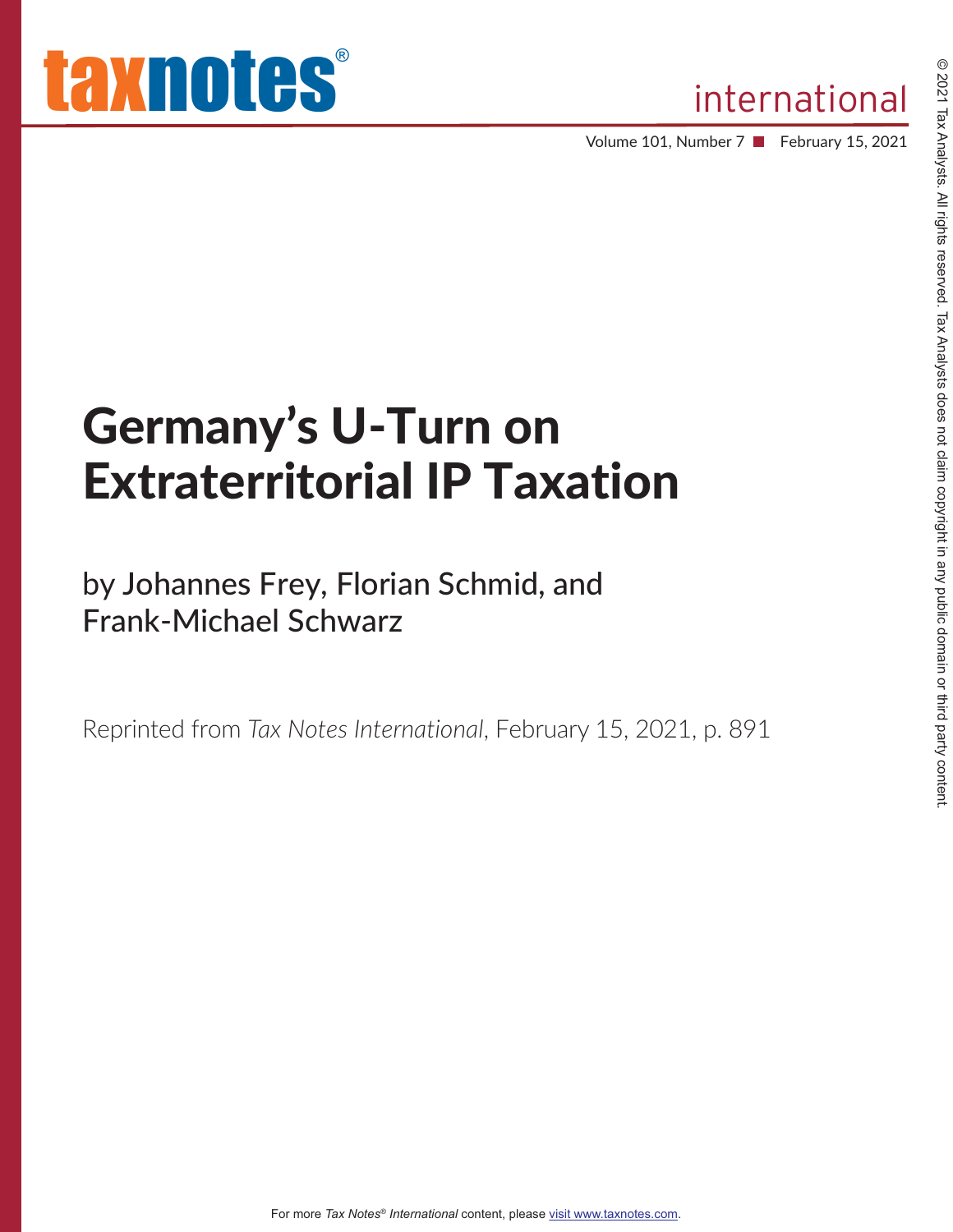# SKADDEN CORNER

tax notes international<sup>®</sup>

# **Germany's U-Turn on Extraterritorial IP Taxation**

**by Johannes Frey, Florian Schmid, and Frank-Michael Schwarz**

Ministry of Finance had proposed abolishing a nearly century-old provision. In early 2020, tax authorities, taxpayers, and their advisors were caught by surprise when it was suggested that such provision might apply to extraterritorial license agreements. The provision is outdated and does not fit in today's international tax environment, particularly in light of the OECD's pillar 1 proposal. Furthermore, it violates international customary law and German constitutional law.

## **German-Source IP Taxation**

The pertinent provision in the German Income Tax Act dates back to 1925 and was amended to its present form in 1934. Under this provision, known as the registered rights rule, German income tax is payable for the granting or the disposal of rights that are registered in a German public register. This provision applies broadly to IP rights, such as trademarks or patents. During the first half of 2020, there was much discussion as to whether German taxation could even apply if neither the licensee nor the licensor is tax resident in Germany and neither has any other German nexus. A typical scenario would be a license that a non-German licensor granted to a non-German licensee covering IP rights that are registered in multiple jurisdictions, including Germany. Applying the German registered rights rule to such a case would effectively create a new kind of digital or IP tax with no expense deductions. $^{2}$ 

# **Germany No Longer Pursues Abolishment**

Contrary to an initial draft bill published November 19, 2020, the German government no

Frank-Michael Schwarz

*Int'l*, Nov. 30, 2020, p. 1228.

Johannes Frey, Florian Schmid, and Frank-Michael Schwarz are with Skadden, Arps, Slate, Meagher & Flom LLP in Frankfurt am Main, Germany.

**Florian Schmid** 

In this article, the authors consider a draft law that suggests the German government intends to retain a controversial rule permitting the

extraterritorial taxation of intellectual property when the only nexus is the registration in a German IP register, a rule that the German Ministry of Finance previously proposed abolishing.

The German government no longer intends to abolish the infamous intellectual property registration tax. As previously reported, $^1$  the

1 *See* William Hoke, "Draft Law Lacks Proposal to End German Extraterritorial IP Tax," *Tax Notes Today Int'l*, Jan. 26, 2021; and Hoke, "German MOF Proposes Tax Exemption for Extraterritorial IP," *Tax Notes*  23, 2020, p. 1051.







**Johannes Frey** 



© 2021 Tax Analysts. All rights reserved. Tax Analysts does not claim copyright in any public domain or third party content.

© 2021 Tax Analysts. All rights reserved. Tax Analysts does not claim copyright in any public domain or third party content



 $2^2$ See our previous discussion in Johannes Frey and Florian Schmid, "Nexus Limitations on German-Source IP Taxation," *Tax Notes Int'l*, Nov.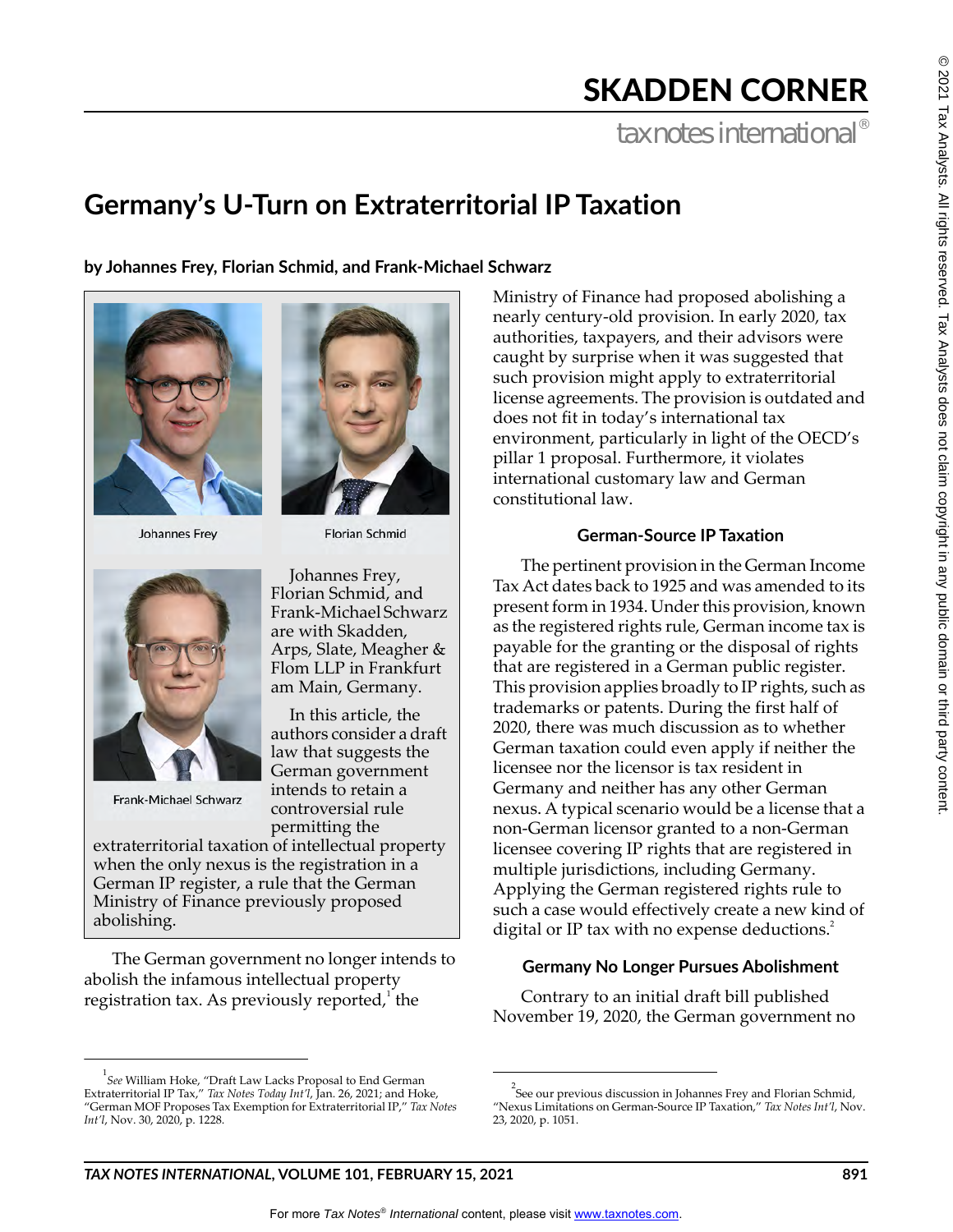longer proposes abolishing the registered rights rule. This reversal comes as a surprise given that the November draft explicitly stated that this tax was not appropriate and that the affected cases had no substantial nexus to Germany. The November draft also stipulated that abolishing the rule was necessary to prevent an unnecessary administrative burden. However, a draft recently released in January no longer includes the proposal and does not specify the reason for the government's recent change of mind.

A new administrative concession, which provides that withholding is not required in treaty cases for royalties up to  $\epsilon$ 5,000 annually, will be of no relevance in the affected cases. Further, it will not mitigate the administrative burden for the taxpayers and for the tax authorities, and it was introduced by the legislature for cases in a completely different context. It is difficult to imagine how the German tax authorities expect to process all potential cases going forward in a timely manner and therefore unclear how they plan to treat all taxpayers equally.

The MOF published a circular on November 6, 2020, stating that the registered rights rule does not require any further nexus in addition to the mere registration of rights in a German register. The circular also announced the MOF's intention to actively apply the provision — a statement that preceded the now-withdrawn draft bill announcing the planned abolishment of the provision by only two weeks. It simply stated that a further nexus beyond the registration of the right in a German register was not required.

#### **Registered Rights Rule and International Law**

The registered rights rule violates both international public law and German constitutional law. Customary international law limits the taxing rights of states to transactions that have a sufficient nexus with the relevant state. This has been acknowledged in practice and international case law, particularly following the International Court of Justice's *Nottebohm*<sup>3</sup> decision in 1955, which acknowledged the so-called genuine link requirement.

Based on international customary law, the German Constitutional Court has set forth specific limitations under German constitutional law. In particular, to justify imposing tax on a nonresident, the court required either the realization of a taxable event within Germany or the presence ("causation") of a tax-significant transaction within Germany. Neither of these requirements is met when the only connection with Germany is the registration of IP in a German public register.<sup>4</sup>

The statements in the November draft suggested that MOF officials shared the view that Germany should not exercise taxing rights when there is no sufficient nexus with Germany. Typically, the transactions that fall under the registered rights rule involve a variety of different IP rights on a global level, and the portion of these rights allocable to Germany is extremely limited and of limited relevance. Unlike a permanent establishment or real property located in Germany, a registered right does not lead to income generated in Germany. Also, the tax authorities are likely to face significant obstacles in enforcing any claims against non-German parties of license agreements involving the relevant IP rights registered in Germany.

The nexus principle has been decisive in numerous tax cases in a variety of jurisdictions. India encountered the principle in the famous 2012 *Vodafone*<sup>5</sup> decision. In that decision, the Supreme Court of India required nexus for the taxation of offshore companies. The court found that nexus did not exist in the case because neither the property being transferred nor the parties to the transaction were situated in India.<sup>6</sup>

#### **Further Constraints**

The taxation of transactions with no connection to Germany could also lead to

<sup>3</sup> *Liechtenstein v. Guatemala*, 1955 ICJ 4 (Apr. 6).

<sup>4</sup> *See* Frey and Schmid, *supra* note 2.

<sup>5</sup> *Vodafone International Holdings v. Union of India & Anr*, Civil Appeal No. 733 of 2012.

 $\mathrm{^{6}}$ In September 2020 an international arbitration tribunal constituted under the India-Netherlands bilateral investment treaty held that India's retroactive alteration of its Income Tax Act, and its imposition of a retroactive withholding tax obligation on Vodafone despite the Indian Supreme Court's 2012 judgment, was in breach of both the governing treaty and international law. Permanent Court of Arbitration, No. 2016-35 (2020).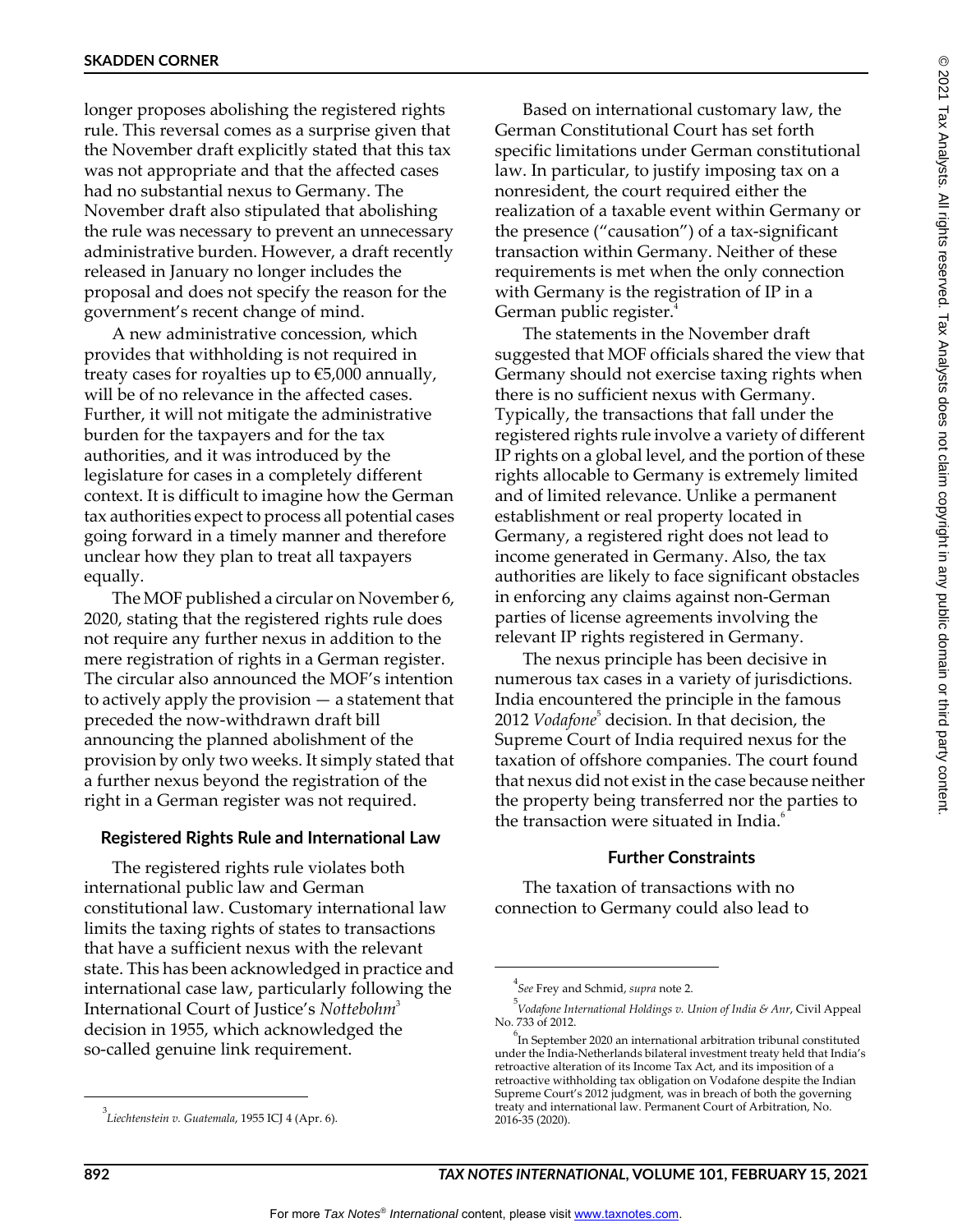infringements of EU freedoms. German-source IP taxation generally leads to a withholding tax of 15.825 percent on the gross amount of royalties, without deductions for expenses. The taxation of gross amounts is similar to a digital services tax, but it operates without any threshold, credits, or allowances. This taxation of an arbitrary gross amount contradicts the specific income allocation concepts that the OECD has developed as part of its pillar 1 proposal. Germany actively participated in the development of these concepts.

Enforcement of the registered rights rule would also violate German constitutional law. According to long-standing case law, provisions that cannot be equally applied to all taxpayers infringe the principle of equal treatment because of structurally deficient enforcement. Such deficit can arise when the set of rules that is intended to enforce a tax provision is in contrast to the tax provision itself, so that the rules do not enable the tax authorities to safeguard an equal application of the tax rule to all taxpayers. The Federal Constitutional Court noted that such a deficient enforcement structure may exist if the tax authorities need to audit extensively in order to achieve an equal enforcement at all. It would be practically impossible for the German tax authorities to undertake the efforts that equal enforcement of the registered rights rule would require — they would not be capable of investigating potential cases of infringement given the high number of domestic IP registrations. Instead, the tax authorities would depend on reporting by taxpayers. A review of all potential cases across the globe that an extensive interpretation of the registered rights rule would require is simply not possible. This would render any taxation under the rule entirely arbitrary. Thus, the registered rights rule violates the principle of equal treatment because the structural deficit renders it unenforceable in practice.

In any event, the German portion of the royalty payment in many of the multijurisdictional agreements would be de minimis and therefore not subject to Germansource taxation. The registered rights rule would involve mixed IP agreements — that is, agreements covering IP from various jurisdictions and potentially including different types of rights. If the portion of the consideration allocable to German-registered IP amounts to 10 percent or less of the overall consideration under the relevant multijurisdictional agreement, no German-source taxation applies. The underlying rationale is that in these mixed agreements, the minimal German part is of minor importance, and it is the predominant part that causes the whole transaction to occur. The tax treatment of the whole transaction should follow the tax treatment of the predominant part (causation principle). This rule is based on case law and a recent administrative decree on the taxation of software licenses.<sup>7</sup> Because of the paramount character of the rights to use non-German-registered IP and the nature of these mixed agreements, splitting the remuneration between the German and the non-German pieces is not permissible. There is also case law stating that a retrospective bifurcation based on an estimate is not permitted.

### **Facilitation by a New Decree?**

On February 11 the German government issued an application decree simplifying the procedure for cases that are, in the government's view, subject to withholding tax solely as a result of the registration of rights and that do not result in a tax liability because of a double tax agreement.

In this application decree, the procedure for treaty cases is simplified. In cases considered to be clear treaty cases by the MOF, filings of withholding tax returns may not be required for periods ending on or before September 30. However, the new application decree does not address the substantive issue of whether and in which cases the registered rights rule would apply.

The decree also addresses questions of income determination in the case of mixed agreements. According to the decree, the tax authorities have chosen a top-down approach. Methods that try to calculate the German portion of a royalty on a stand-alone basis are disfavored. Rather, the German tax authorities seem to prefer allocation based on the so-called causation principle, which would include only royalties that are caused by

<sup>7</sup> *See* Frey and Schmid, *supra* note 2.